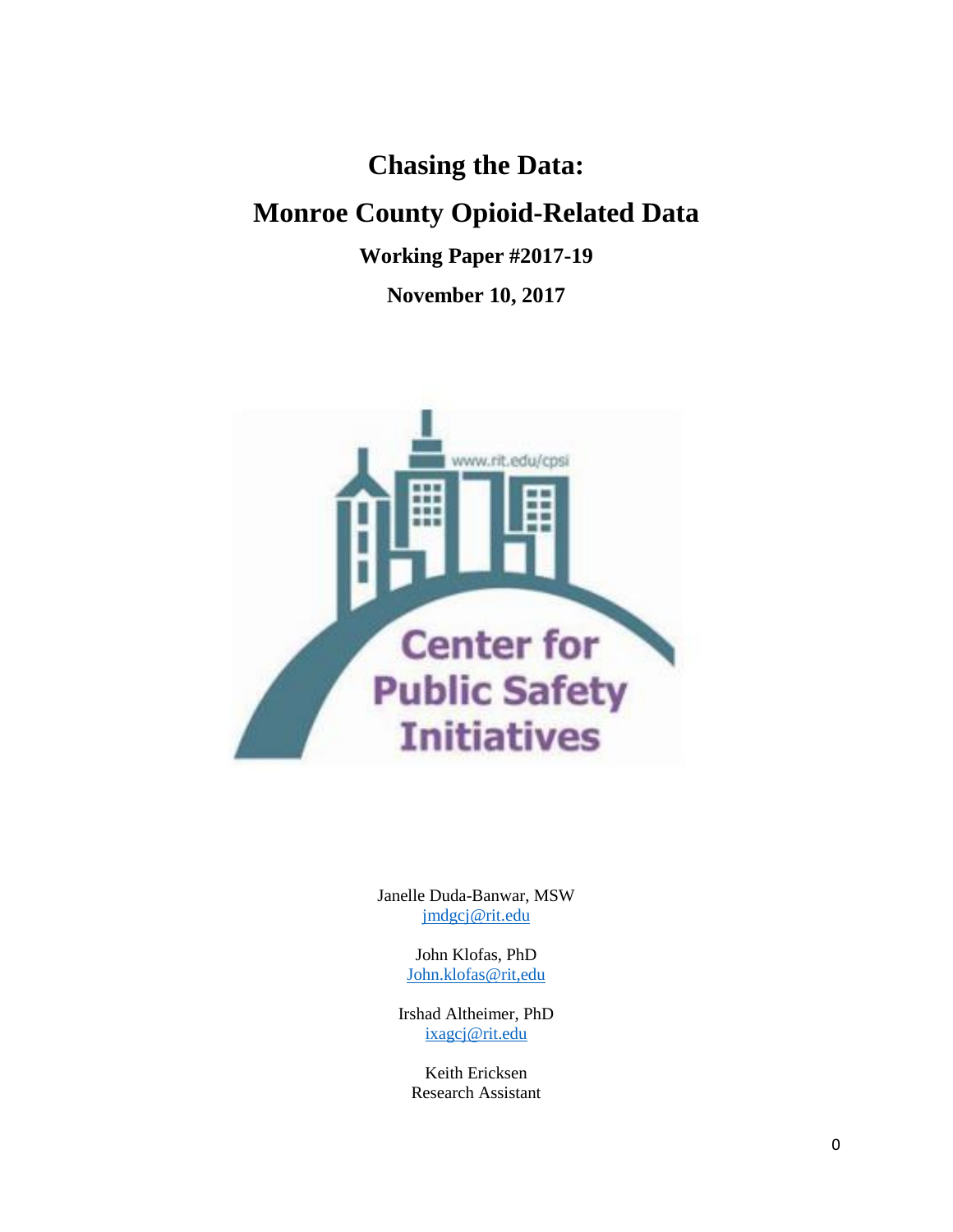#### **Introduction**

The opioid epidemic is affecting communities of all sizes and Monroe County is no exception. In an effort to describe the local opioid epidemic, we conducted a search for local opioid-related overdose data. The goal was to identify data and to present it in an easily interpretable way. Instead, we discovered that the publicly available data are not straightforward and consistent. Health data is particularly difficult to measure due to issues such as the length of time that it takes for toxicology results to come in, medical coding protocols, and a lack of systematic documentation of naloxone administration. However, it is hard to understand a problem without reliable, accurate data. From community conversations and even supporting material provided by the data sources, we have good reason to believe that the confusing data that is available is still vastly underreporting the extent of the crisis. There is a need for clear and consistent data to understand the problem and identify possible interventions.

This paper includes data provided by New York State Department of Health<sup>1</sup>, the Monroe County Office of the Medical Examiner<sup>2</sup>, and the Monroe-Livingston Regional Emergency Medical Services Council<sup>3</sup>. The New York State Department of Health developed data collection protocols to measure and compare across the state on key opioid-related variables. This new practice came out of recommendations from the New York State Heroin and Opioid Task Force and subsequent legislation in 2016. Other agencies interfacing with the crisis have also compiled and shared their own data, and these include the Monroe County Office of the Medical Examiner and Monroe-Livingston Regional Emergency Medical Services Council.

l

<sup>&</sup>lt;sup>1</sup> Accessed here[: https://www.health.ny.gov/statistics/opioid/#i\\_one](https://www.health.ny.gov/statistics/opioid/#i_one)

<sup>&</sup>lt;sup>2</sup> Accessed here[: http://www.whec.com/whecimages/repository/cs/files/Overdose\\_data-Monroe\\_County.pdf](http://www.whec.com/whecimages/repository/cs/files/Overdose_data-Monroe_County.pdf)

<sup>3</sup> Accessed here[: https://www.mlrems.org/news/](https://www.mlrems.org/news/) , *Spring 2017 Newsletter*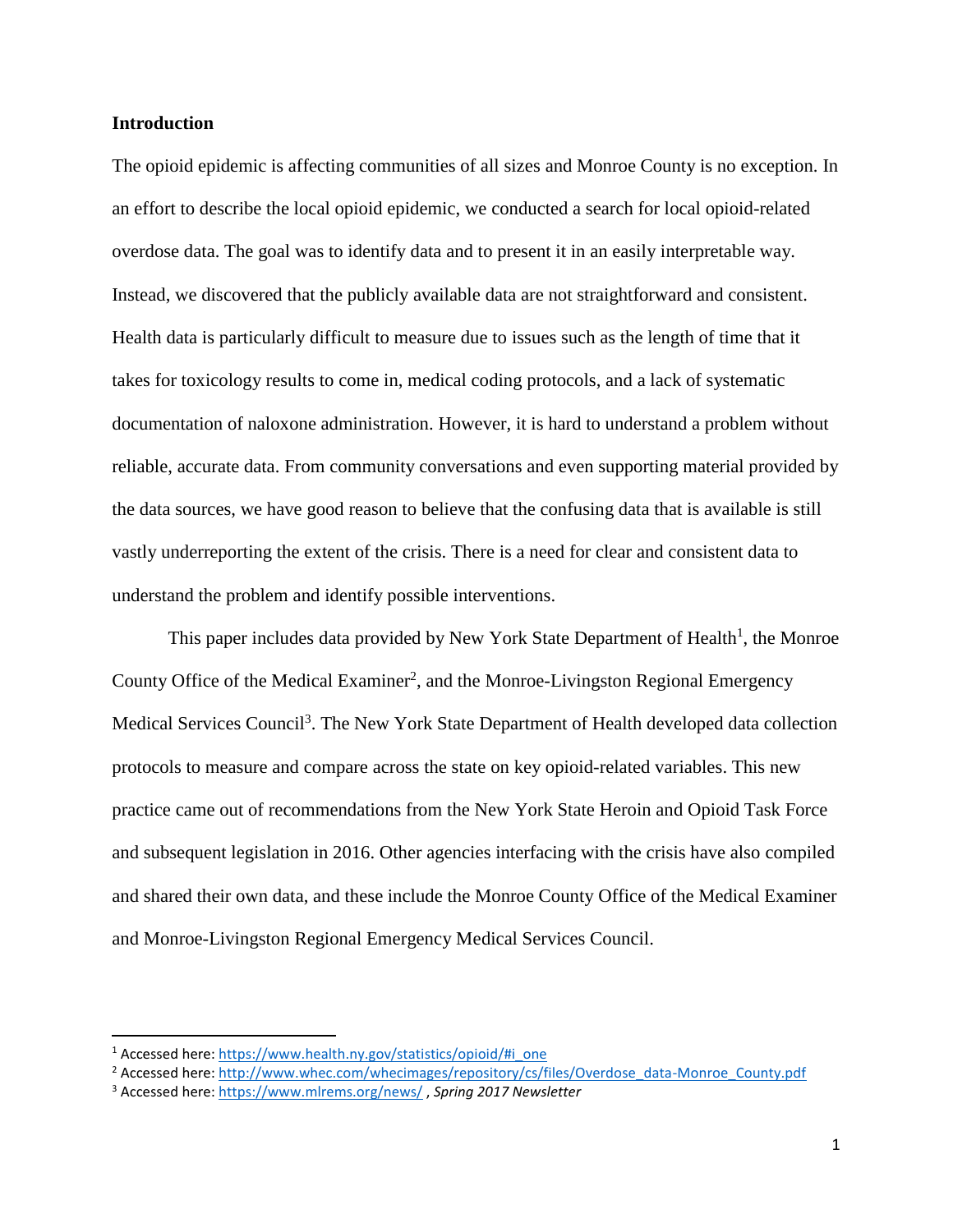This paper is a compilation of the publicly available data from these reports (which can be accessed via the footnotes below). Data related to overdoses including hospitalizations, outpatient visits, deaths, and naloxone administrations are presented. The goal of this paper is to make sense of the data when possible, but to also highlight confusing and inconsistent data.

#### **Outpatient Emergency Department Visits for Opioids**

#### Source: *NYS DOH Quarterly Opioid Report, October*

The chart below shows all emergency department visits by Monroe County residents treated for an opioid overdose. The solid line is the total opioid related emergency department visits and the two dashed lines are subsets of the total. Language in the NYS DOH Opioid Report states, "The reported cases are based on the county of residence. Opioids include both prescription opioid pain relievers, such as hydrocodone, oxycodone, and morphine, as well as heroin and opium." These are not mutually exclusive categories, which means that someone can have an overdose related to both heroin and opioid pain relievers. They would then count as one case in all opioid overdoses, but counted as a case in both heroin overdose and opioid pain reliever overdose. In the data below, peaks occurred in Oct-Dec 2014, Apr-Jun 2015, and Oct-Dec 2016. The highest peak occurred in Oct-Dec 2016 with 163 emergency department visits for opioids; 78% (127) were for heroin. Heroin overdoses consistently contributed a higher proportion of the total visits for opioids than opioid pain relievers did. In 2014, there were 289 visits, in 2015, there were 251, and in 2016, there were 468 visits. This is an 86% increase in visits from 2015 to 2016.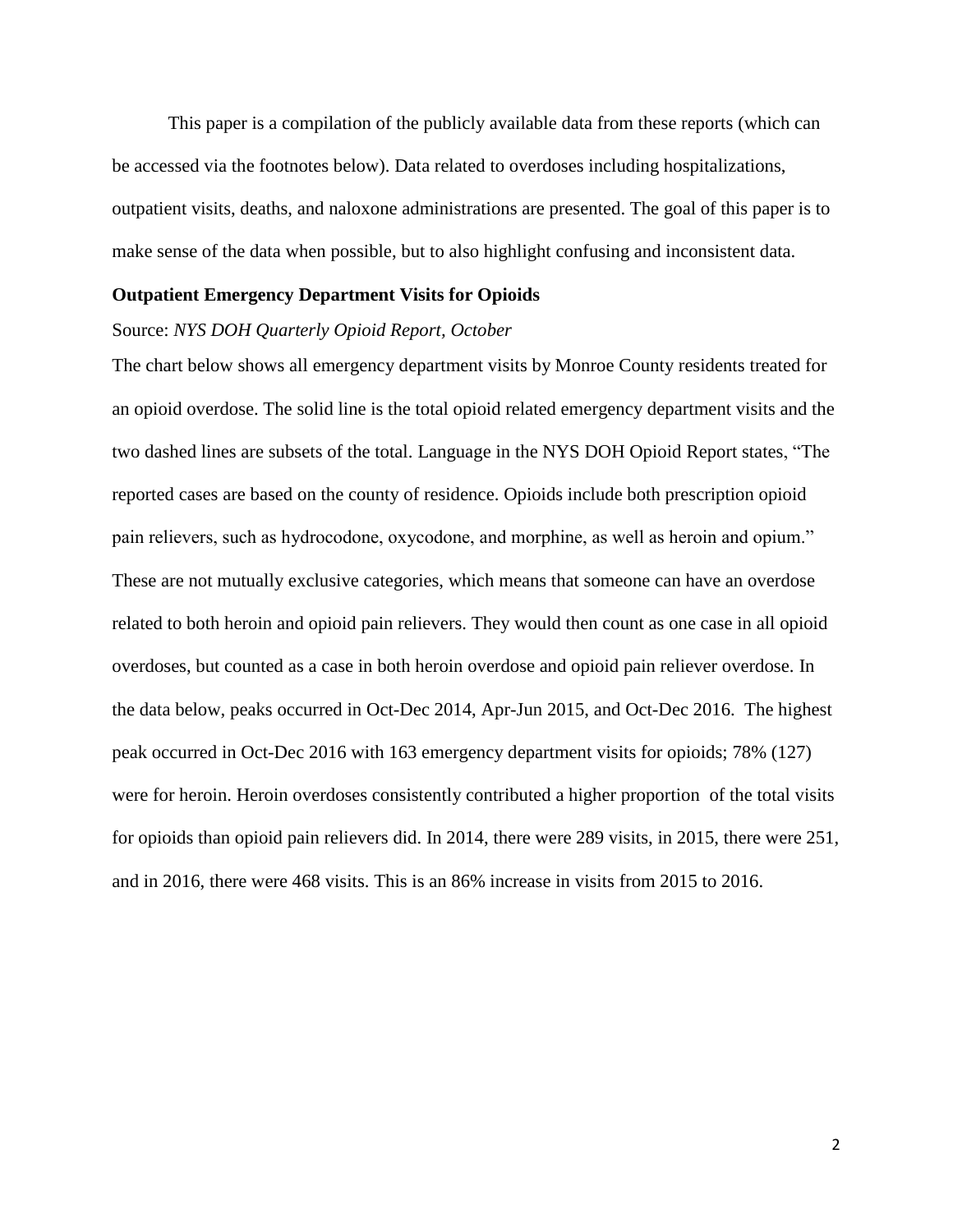

# **Hospitalizations for Opioids**

# Source: *NYS DOH Quarterly Opioid Report*

The chart below shows all hospitalizations due to an opioid overdose by Monroe County residents. Again, the categories are not mutually exclusive. There are fewer hospitalizations for opioids than emergency department visits, with a total of 185 in 2014, 133 in 2015, and 127 in 2016. The overall hospitalization numbers have been declining since 2014. Unlike emergency department visits, overdoses involving opioid pain relievers comprise a higher proportion of hospitalizations than heroin.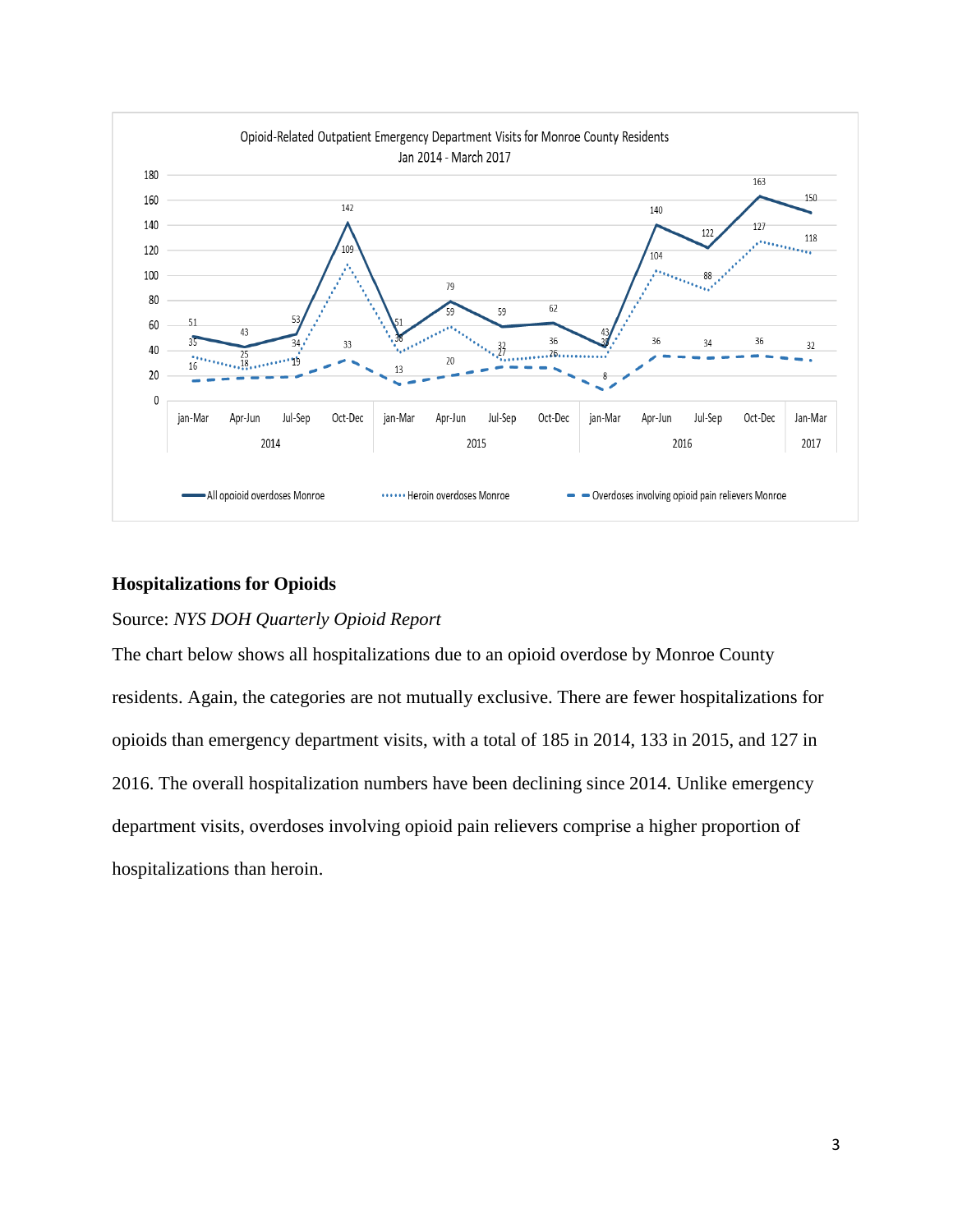

# **Opioid Deaths**

## Source: *NYS DOH Quarterly Opioid Report*

The chart below shows Monroe County resident deaths due to opioid overdose. Again, the categories are not mutually exclusive. Notice the steady increase from April-June 2015 to a peak in April-June 2016 followed by a steady decrease to the present. The NYS DOH report notes the following, "Significant time lag in confirming and reporting the causes of death and patient information to the NYSDOH impact data completeness. Overdose mortalities take time to be confirmed because of factors such as toxicology tests. As a result, the mortality numbers in this report may not reflect all deaths that have occurred within a given quarter or year. Therefore, data in this report. . . should be used and interpreted with caution." The lag issue may explain the low numbers in the most recent quarter. In 2016, there were 118 deaths due to opioid overdose. Except for two quarters, opioid pain relievers comprised a higher proportion of opioid deaths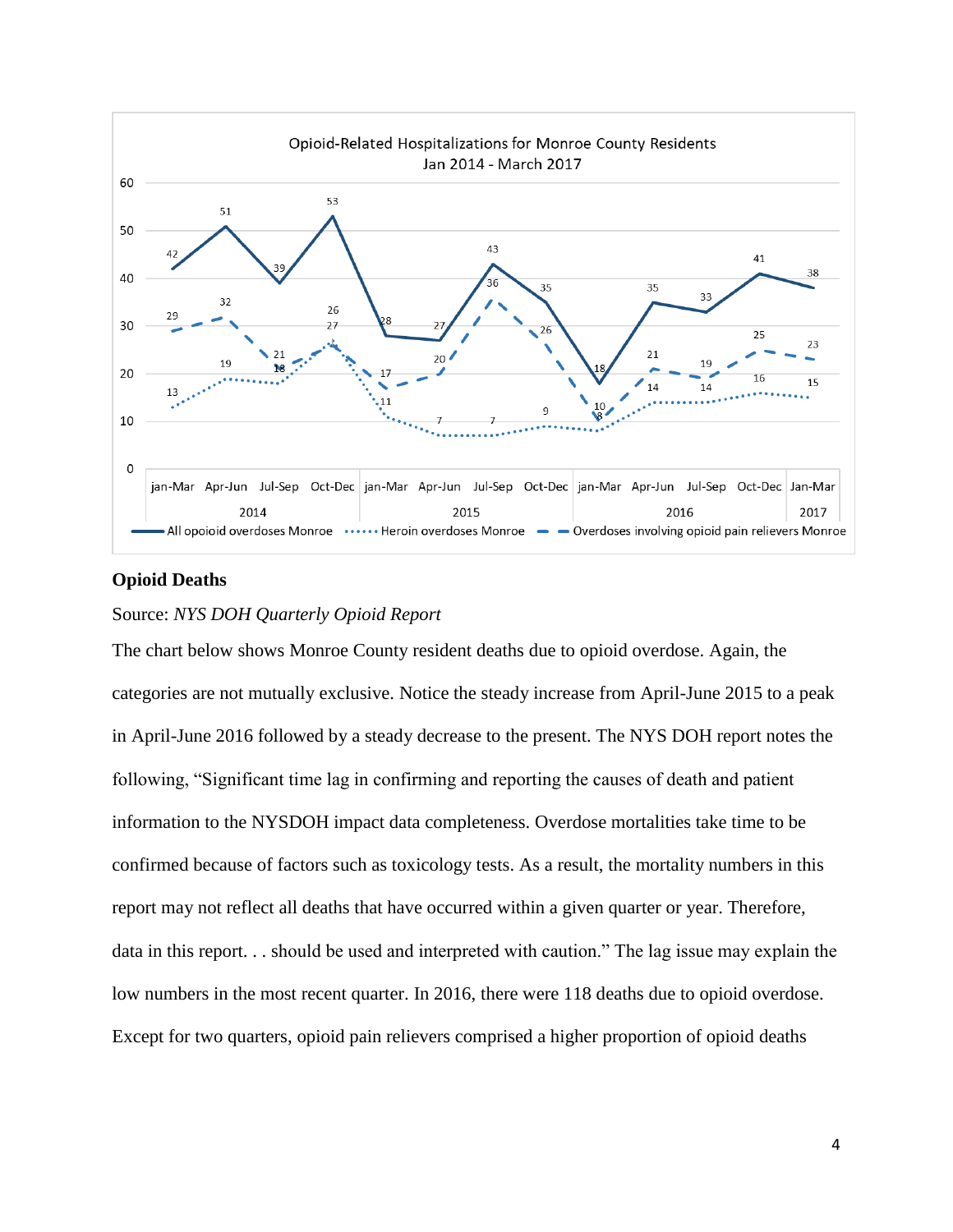than heroin.



According to the same data source (NYS DOH), there were 88 deaths from opioids in 2014, 81 in 2015, and 118 in 2016.

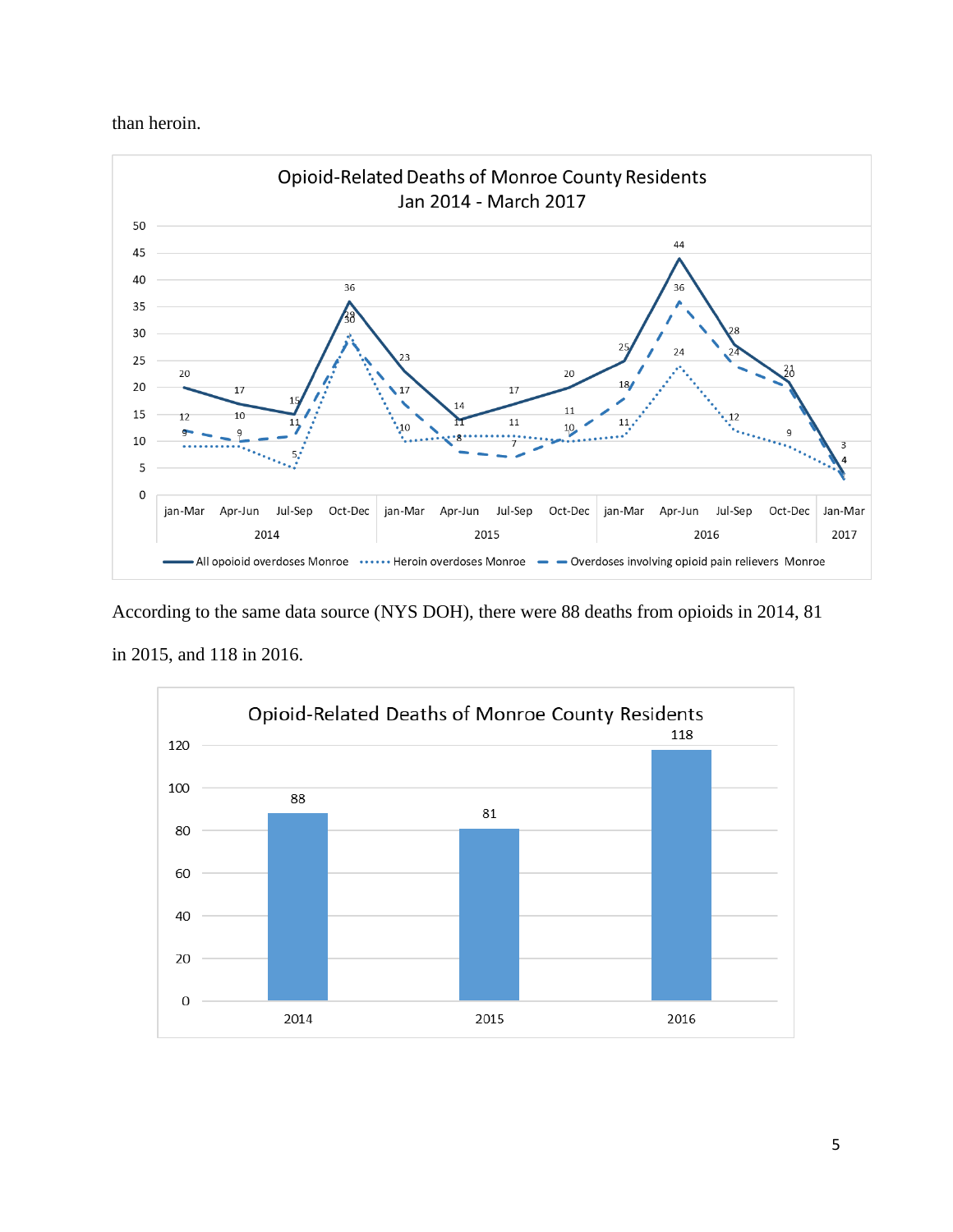However, the NYS DOH data displayed in the above chart are inconsistent with the data provided by the Monroe County Medical Examiner's Office, which is described in the next section.

### Source: *Monroe County Medical Examiner's Office*

The chart below reflects the "number of deaths that occurred in Monroe County related solely to overdose from heroin, opioids, fentanyl, and/or related substances." The medical examiner's office provides overdose death data by county that death occurred, while the NYS DOH chart above provides data by person's residence. In other words, the data below demonstrate how many deaths from opioids occurred in Monroe County, while the NYS DOH data illustrate how many Monroe County residents died from an opioid overdose (the death could have occurred in another county). There were 169 opioid-related deaths that occurred in Monroe County in 2016; this is a 144% increase in deaths from the previous year. The 2016 data include an additional 51 deaths in Monroe County from opioids from the NYS DOH data. It is unclear if the discrepancy is explained solely by the different definitions, and that 51 people who died from an overdose did not reside in Monroe County.

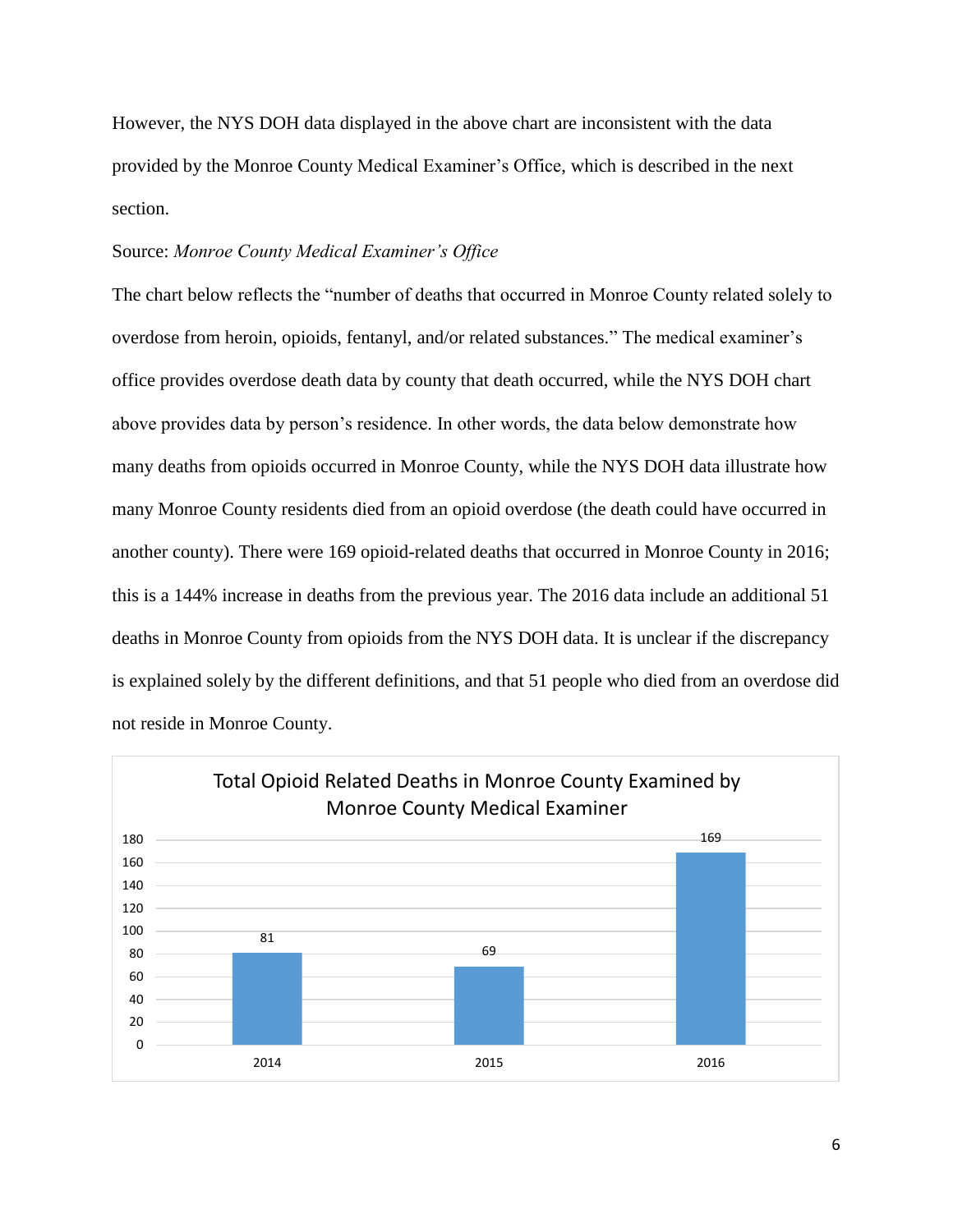# **Comparison of Deaths, ED Treatment, and Hospitalizations**

# Source: *NYS DOH Quarterly Opioid Report*

The chart below compares the data described in the above sections. Emergency Department Visits occur much more frequently than hospitalizations and deaths, but they have also increased beginning in January 2016. In general, deaths, hospitalizations, and ED visits follow similar patterns, with increases and decreases occurring mostly simultaneously. For example in Oct-Dec 2014 there were increases in all categories, similar to April-June 2016. It is surprising that there were two quarters in which more deaths occurred than hospitalizations.



# **Naloxone Administration**

## Source: *NYS DOH Quarterly Opioid Report*

Naloxone reverses opioid overdose by temporarily binding to the opioid receptors in the brain and thereby knocking off the opioids and counteracting the effects of overdose. Historically, emergency responders administered naloxone, but in recent years, efforts have been made to train community members and others to administer naloxone, making it more readily available. The chart below shows Monroe County administrations of naloxone. There is a peak in naloxone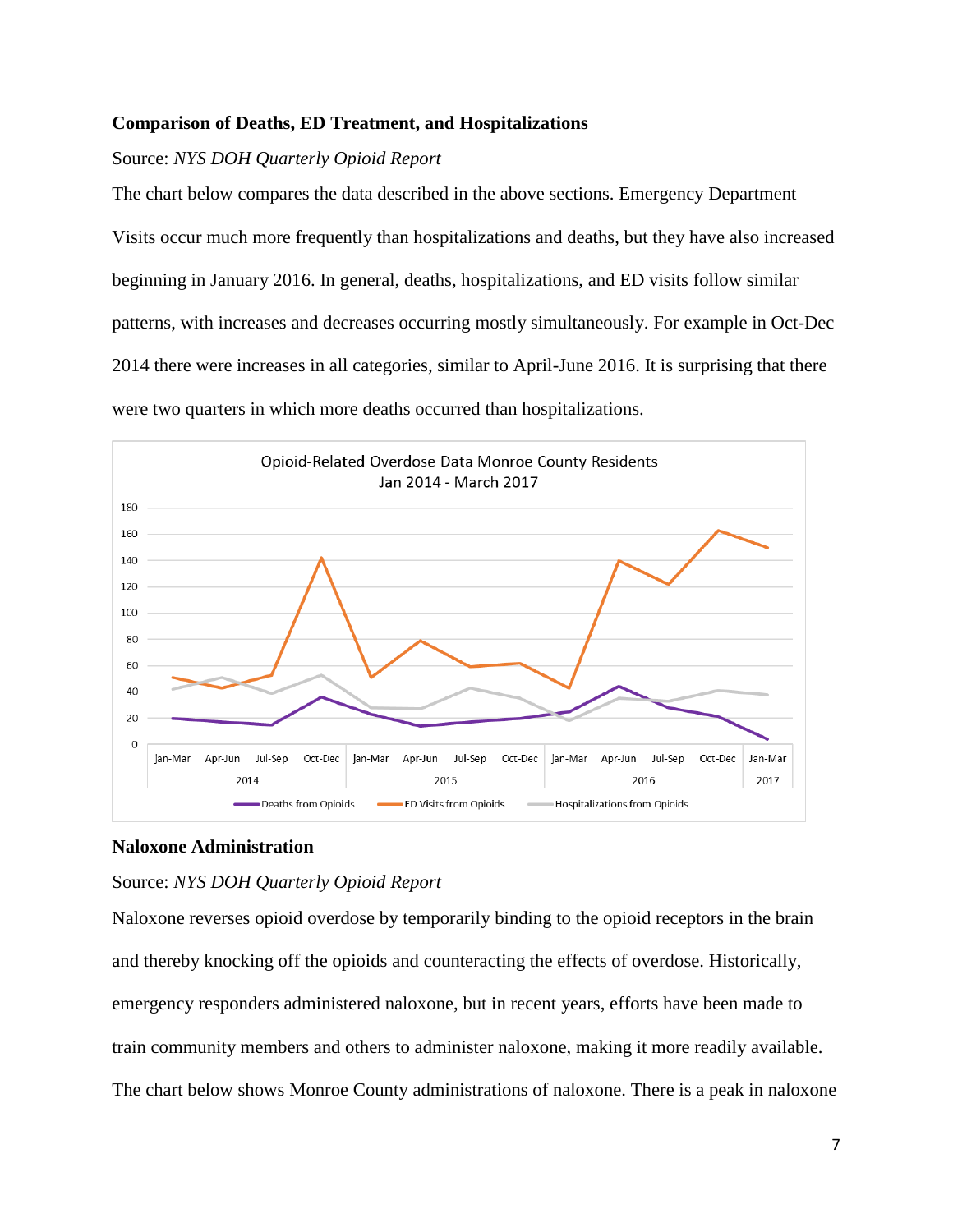administration April-June 2016, which coincides with the peak in deaths from overdose. This was a 144% increase in naloxone administration than the previous quarter. One possible explanation is that more potent heroin was available during this time period, perhaps cut with fentanyl. During 2016, there were 537 administrations of naloxone. The NYS DOH report explains, "Most EMS naloxone administration results in this report were generated from electronically submitted pre-hospital care reports (e-PCR). . . Approximately 90% of EMS care provided throughout New York State is reported through e-PCR; however, that should not be interpreted as 90% of care provided and documented in each county. Use of e-PCR is not uniformly distributed across the State."



## Source: *MLREMS Spring 2017 Newsletter*

The Monroe-Livingston Regional EMS (Emergency Medical Services) Council publishes a quarterly newsletter on their website, [https://www.mlrems.org.](https://www.mlrems.org/) The chart below includes data reported in the newsletter on naloxone administration. According to the newsletter, the data are for prehospital administration of naloxone by EMS providers, which includes law enforcement, basic life support trained, advanced life support trained, and basic life support first response trained. For all of 2016, there were 1,625 administrations of naloxone. This is more than twice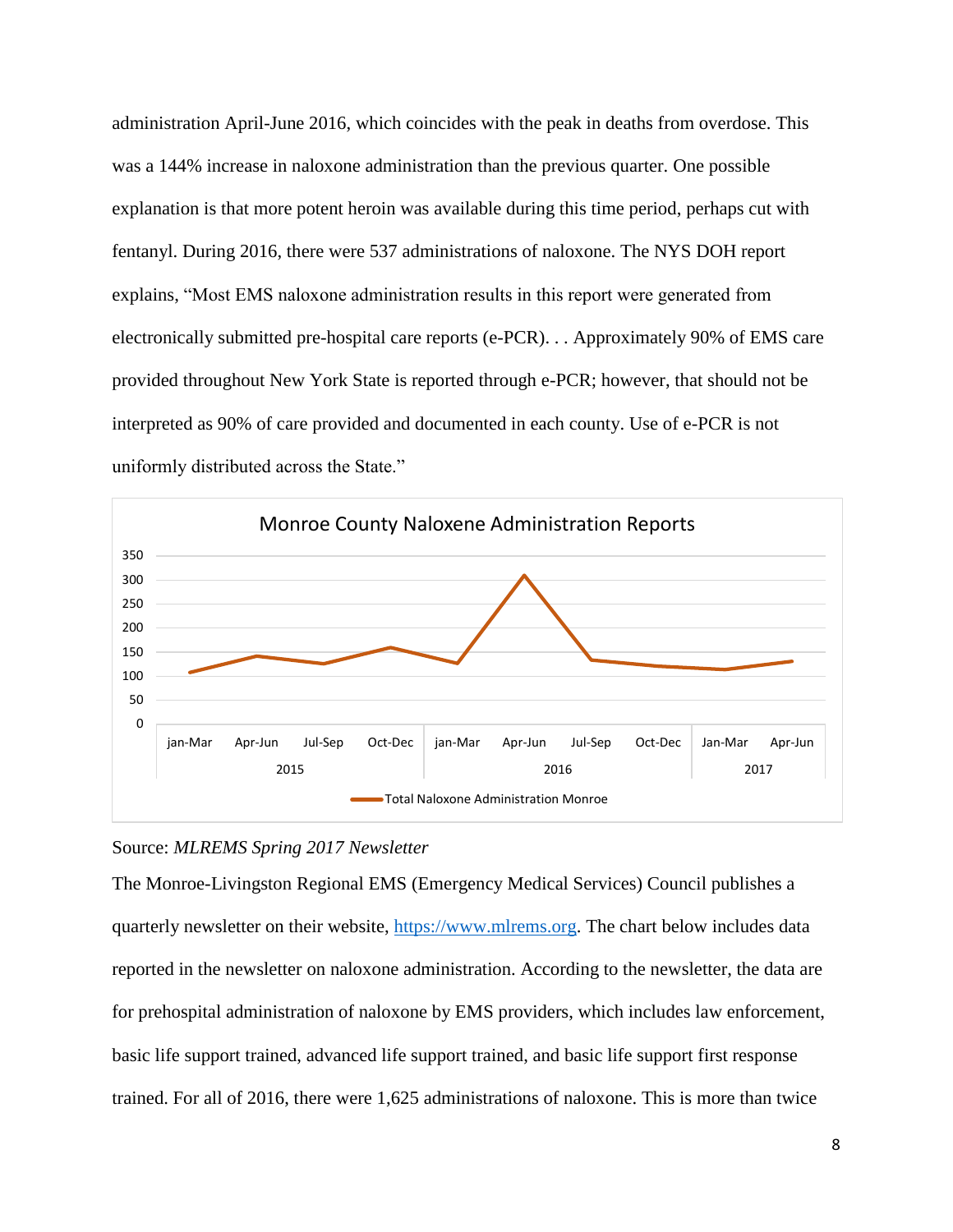what is reported by the NYS DOH. However, if Livingston County naloxone administration data for 2016 from NYS DOH is included, then this increases the 692 total above by 42 to 734 administrations, but this number is still significantly lower than the 1,625 reported by MLREMS. Further, the law enforcement administration data reported below do not match the NYS DOH law enforcement administration data for Monroe and Livingston counties combined: the number reported my MLREMS is higher. It is unclear how reliable either data source is.